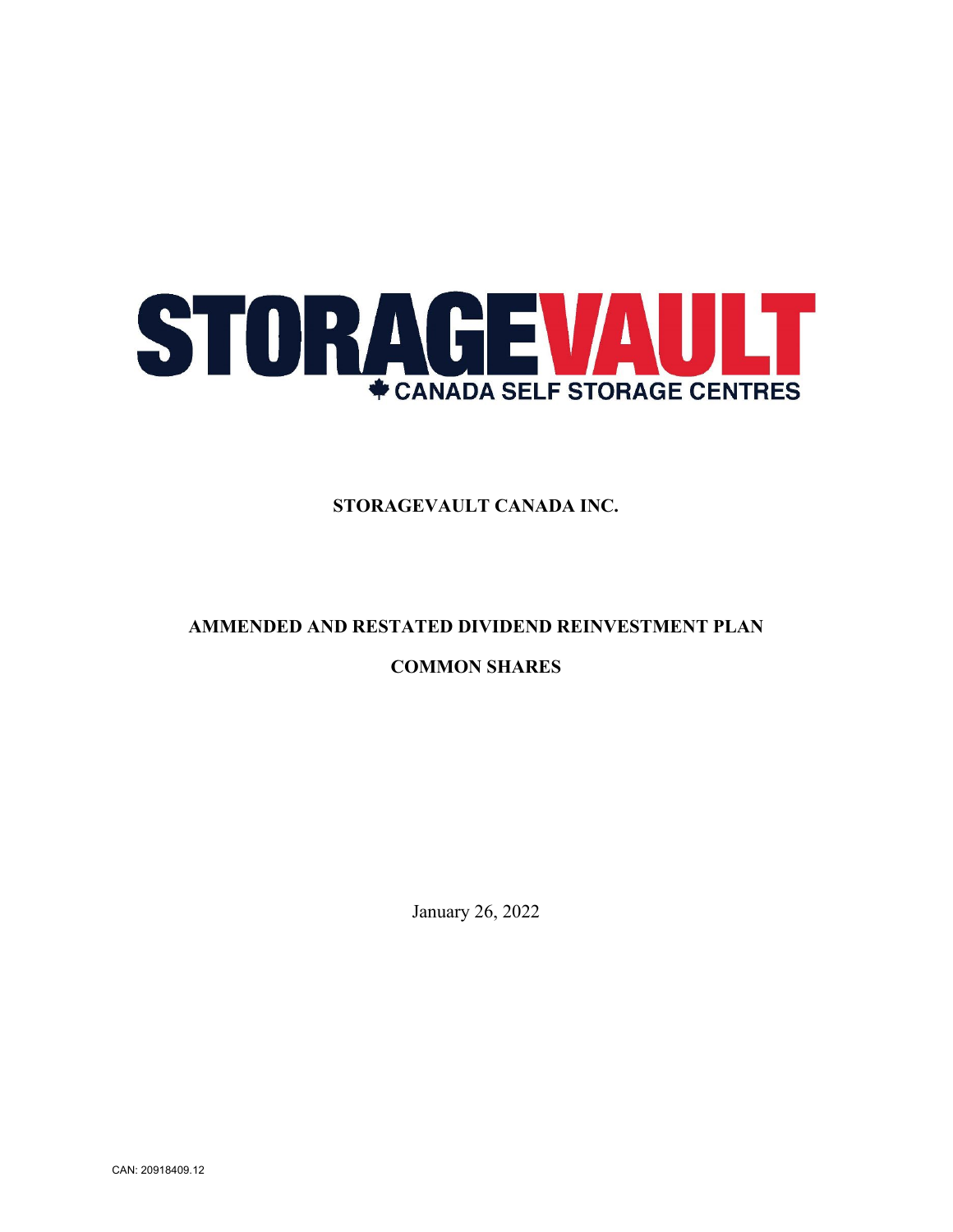#### **STORAGEVAULT CANADA INC.**

#### *Dividend Reinvestment Plan*

## **1. INTRODUCTION**

This amended and restated dividend reinvestment plan (the "**Reinvestment Plan")** is effective as of January 26, 2022 and replaces in its entirety the dividend reinvestment plan (the "**Original Dividend Reinvestment Plan")** established by StorageVault Canada Inc. (the "**Corporation")** on April 18, 2016.

This Reinvestment Plan is being offered to registered holders ("**Shareholders**") of common shares ("**Common Shares**") in the capital of the Corporation resident in Canada ("**Eligible Shareholders**"). The Reinvestment Plan is administered by TSX Trust Company (the "**Plan Agent**"), which acts as agent for Eligible Shareholders participating in the Reinvestment Plan (the "**Participants**").

#### **1.1 Purpose**

The Reinvestment Plan provides an efficient, convenient and cost-effective way for existing Eligible Shareholders to acquire additional Common Shares. The Reinvestment Plan also provides an opportunity for Participants to invest all cash dividends paid in respect of their Common Shares in additional common shares of the Corporation ("**Plan Shares**"). The Common Shares acquired by the Plan Agent pursuant to the Reinvestment Plan will be, at the Corporation's discretion, either newly issued Common Shares purchased from the Corporation ("**Treasury Purchase**") or Common Shares purchased on the Canadian open market, which includes through the facilities of the Toronto Stock Exchange ("**TSX**") and/or alternative Canadian markets (a "**Market Purchase**").

#### **1.2 Defined Terms**

Where used herein, the following terms shall have the following meanings:

"**Average Market Price**" has the meaning ascribed thereto under the heading "Price of Plan Shares" below.

"**Beneficial Owner**" means a beneficial owner of Common Shares that are registered in the name of CDS, or a broker, investment dealer, financial institution or other nominee.

"**Business Day**" means any day on which the Plan Agent's principal office in Toronto is open for the transaction of commercial business, but does not in any event include a Saturday, Sunday or any day that is a statutory or municipal holiday in Toronto, Ontario.

"**CDS**" means CDS Clearing & Depository Services Inc.

"**Common Shares**" has the meaning ascribed thereto in the second paragraph hereof.

"**Corporation**" has the meaning ascribed thereto in the first paragraph hereof.

"**Director**" means a director of the Corporation.

"**Dividend Payment Date**" means the date, as declared by the Corporation, that cash dividends will be paid to Shareholders (being, as at the original effective date of the Reinvestment Plan, on or about the 14th day following each Dividend Record Date).

CAN: 20918409.12 "**Dividend Record Date**" means the date, as declared by the Corporation, for determination of Shareholders entitled to receive dividends to be paid on the Common Shares (being, as at the original effective date of the Reinvestment Plan, the last business day of each March, June, September and December in each fiscal year).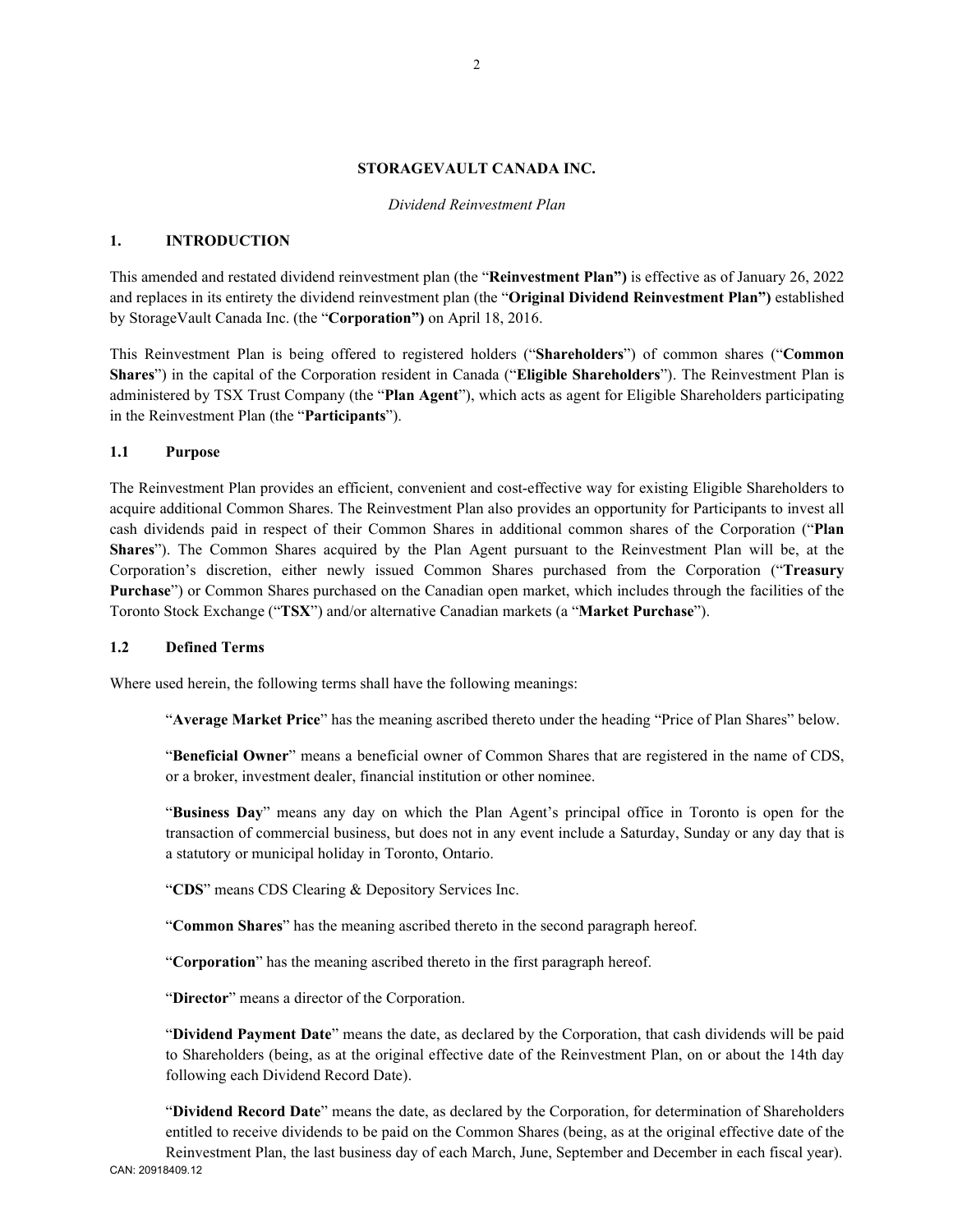"**Eligible Shareholders**" has the meaning ascribed thereto in the second paragraph hereof.

"**Enrollment Form**" means the Dividend Reinvestment Enrolment – Participant Declaration Form that is approved by the Corporation and the Plan Agent from time to time.

"**Investment Period**" refers to the period commencing the first (1st) trading day following a Dividend Payment Date and concluding within ten (10) trading days following such Dividend Payment Date.

"Market Purchase" has the meaning ascribed thereto under the heading "Purpose" above.

"**Participants**" has the meaning ascribed thereto in the second paragraph hereof.

"**Plan Agent**" has the meaning ascribed thereto in the second paragraph hereof.

"**Plan Shares**" has the meaning ascribed thereto under the heading "Purpose" above.

"**Reinvestment Plan**" has the meaning ascribed thereto in the first paragraph hereof.

"**Shareholders**" has the meaning ascribed thereto in the second paragraph hereof.

"**Treasury Purchase**" has the meaning ascribed thereto under the heading "Purpose" above.

" **TSX**" has the meaning ascribed thereto under the heading "Purpose" above.

#### **2. ADMINISTRATION**

Under the Reinvestment Plan, the Corporation will pay to the Plan Agent, on or before each Dividend Payment Date, all Dividends in respect of Common Shares registered in the name of Participants enrolled in the Reinvestment Plan. The Plan Agent will apply such funds to purchase the Common Shares required to satisfy the terms of the Reinvestment Plan, either by Treasury Purchase or Market Purchase, as directed by the Corporation. In no event will interest be paid to Participants on any funds held for reinvestment under the Reinvestment Plan.

Plan Shares purchased pursuant to the Reinvestment Plan will be registered in the name of the Plan Agent, as agent for the Participants in the Reinvestment Plan. Accounts under the Reinvestment Plan will be maintained in the names in which Common Shares were registered at the time the Participant enrolled in the Reinvestment Plan.

Each Participant's account will be credited with the number of Plan Shares purchased for such Participant including fractions computed to four decimal places.

Common Shares purchased under the Reinvestment Plan on behalf of CDS will not be held under the Reinvestment Plan by the Plan Agent for the account of the Beneficial Owners, but will instead be credited to CDS. CDS will then credit the accounts of CDS participants, who in turn will credit the accounts of the Beneficial Owners, as applicable.

Not less than two Business Days prior to the Dividend Payment Date, the Corporation will notify the Plan Agent in writing with respect to whether the Plan Agent must purchase Plan Shares in respect of that Dividend Payment Date as a Treasury Purchase or a Market Purchase, and the range of Common Share prices for which Market Purchases may occur (the "**Market Purchase Price Range**"), if any. The Corporation may also provide the Plan Agent with a "standing order" in respect to how acquisitions of Common Shares are to occur through use of Treasury Purchases or Market Purchases or some combination of both, and the Plan Agent shall adhere to the "standing order" until such time as advised otherwise by the Corporation.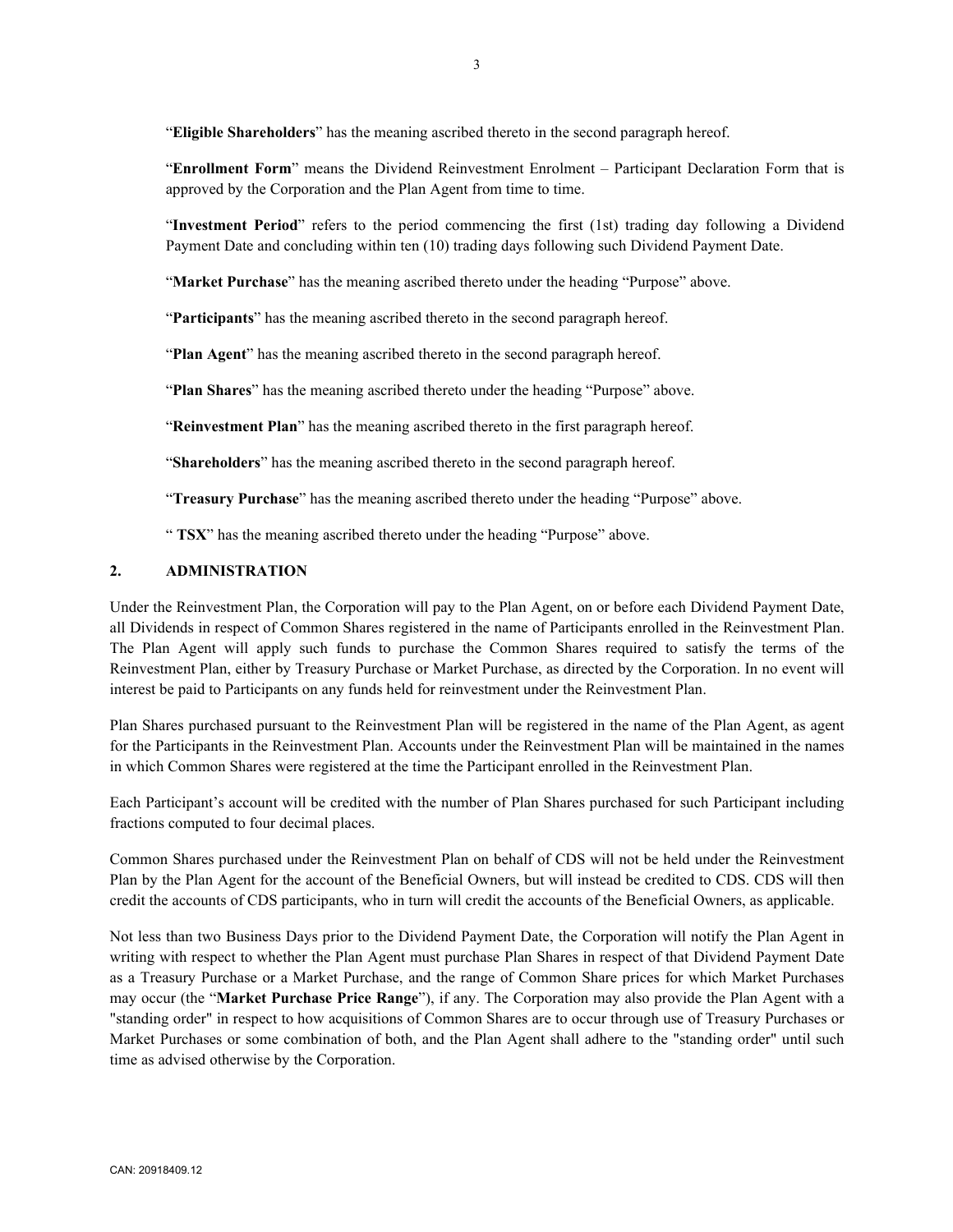# **3. PARTICIPATION**

# **3.1 Participation in the Reinvestment Plan**

Any Eligible Shareholders (other than CDS) may enrol in the Reinvestment Plan at any time by completing an Enrollment Form and returning it to the Plan Agent. An Enrollment Form may be obtained from the Corporation's website at [http://storagevaultcanada.com](http://storagevaultcanda.com/) under the Investors tab or from the Plan Agent at any time at https://www.tsxtrust.com/t/investor-hub/drips.

The effective date of such enrolment and participation in the Reinvestment Plan will be effective as of the first Dividend Record Date immediately following receipt by the Plan Agent of the completed and signed Enrollment Form, provided the Enrollment Form is received by the Plan Agent before 4:00 pm (EST) on the fifth (5th) Business Day prior to the Dividend Record Date. If an Enrollment Form is received by the Plan Agent after the fifth (5th) Business Day prior to the Dividend Record Date for a particular dividend, that dividend will be paid to the Shareholder in the ordinary course and participation in the Reinvestment Plan will commence as of the next applicable Dividend Record Date. Once a Participant has enrolled in the Reinvestment Plan, participation will continue automatically unless terminated in accordance with the terms of the Reinvestment Plan or unless participation becomes unlawful under the laws governing the Corporation.

A person who is a Beneficial Owner and not a registered Shareholder (that is, whose Common Shares are held and registered in a nominee account) who wishes to participate in the Reinvestment Plan and is eligible to do so should make arrangements with its broker, investment dealer, financial institution or other nominee to enrol such Common Shares in the Reinvestment Plan on behalf of such Beneficial Owner and deliver a completed and executed Enrollment Form to the Plan Agent by mail in a manner specified in Section 10 of the Reinvestment Plan. Where eligible Beneficial Owners wish to enroll in the Reinvestment Plan through their broker, investment dealer, financial institution or other nominee, CDS participants must, on behalf of Beneficial Owners, elect online through CDSX no later than 5:00 p.m. (EST) on the applicable Dividend Record Date. If the Beneficial Owner is unable to participate in the Reinvestment Plan, the Beneficial Owner of the Common Shares will be required to become a registered Shareholder by transferring such Common Shares into its own name and then enrol such Common shares in the Reinvestment Plan by duly completing the Enrollment Form and returning it to the Plan Agent.

Shareholders resident outside of Canada will not be entitled to participate in the Reinvestment Plan.

Upon ceasing to be eligible to participate in the Reinvestment Plan, a Participant will automatically be terminated from the Reinvestment Plan.

The Enrollment Form directs the Corporation to forward to the Plan Agent, and the Plan Agent to invest in Plan Shares, all of the Participant's cash dividends paid on Common Shares. The Plan Agent will direct the Corporation to set off the amount of the cash dividend payable by it against the price for Plan Shares being issued from treasury pursuant to the Treasury Purchase.

An election to participate in the Reinvestment Plan by a Shareholder must be made in respect of **all** of the Common Shares held by such Shareholder as specified in the Enrollment Form. Dividends paid on Common Shares held by the Plan Agent for the account of a Participant under the Reinvestment Plan will be automatically reinvested in Plan Shares on each Dividend Payment Date.

No interest will be paid to Participants on any funds held for investment under the Reinvestment Plan.

# **3.2 No Transfer of Participation Rights**

The right to participate in the Reinvestment Plan may not be transferred by a Participant without the approval of the Corporation and in compliance with applicable securities regulation.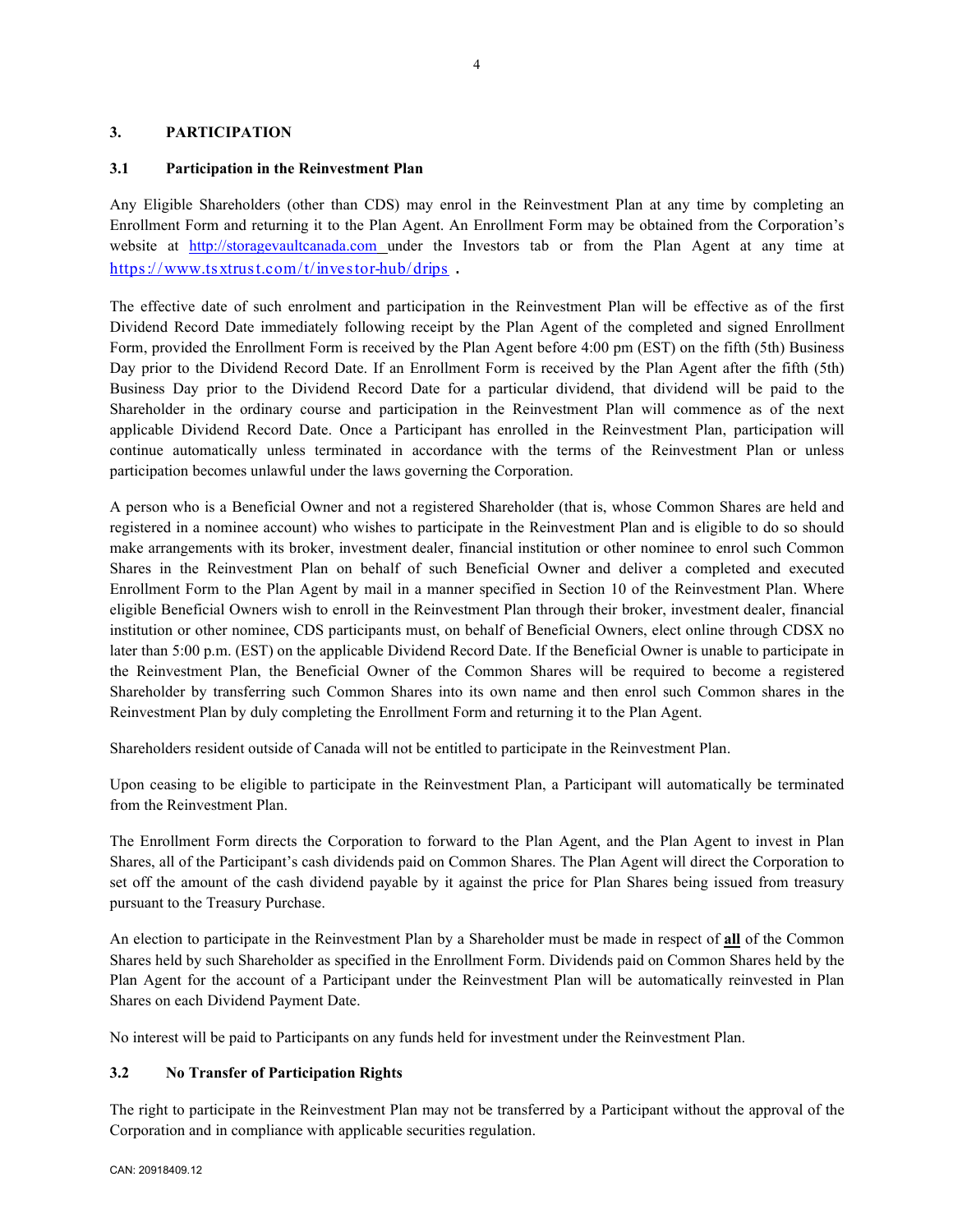## **3.3 Termination of Participation**

Participation in the Reinvestment Plan may be terminated by a Participant at any time by duly completing the termination portion of the voucher located on the reverse of the Participant's periodic statement and sending it to the Plan Agent. For greater certainty, such termination will not prevent a former Participant from participating in the Reinvestment Plan at a later date. The Plan Agent shall take all reasonable steps to process a termination within ten (10) Business Days of receipt by the Plan Agent of a termination request, or, if the request is received later than 4:00 pm (EST) on the fifth (5th) Business Day prior to a Dividend Record Date, within ten (10) Business Days immediately following the Dividend Payment Date.

The Corporation also reserves the right to terminate the right of a Participant to participate in the Reinvestment Plan where such Participant has failed to comply with the terms of the Reinvestment Plan or, in the reasonable opinion of the Corporation, abused the Reinvestment Plan to the detriment of the Corporation or its Shareholders.

When participation in the Reinvestment Plan is terminated, the Participant will receive a physical share certificate for the whole Plan Shares held for such Participant's account, and a cheque for cash amounts in lieu of any fractional Plan Shares on the basis of the prevailing market price of the Common Shares traded on the TSX, or such other exchange on which the Common Shares may be listed from time to time, on the day of the termination.

Participation in the Reinvestment Plan will be terminated automatically upon receipt by the Plan Agent of a written notice satisfactory to the Plan Agent (the "**Death Notice**") of the death of a Participant. Thereafter, all dividends paid in respect of the deceased's Common Shares, commencing with dividends to be distributed to Shareholders in respect of the Dividend Record Date next following receipt by the Plan Agent of the Death Notice, will be paid in cash. In the case of termination of participation due to death, a certificate for whole Plan Shares and a cheque for cash amounts in lieu of fractional Plan Shares based on prevailing market price, if any, will be issued by the Plan Agent in the name of the deceased Participant and/or the name of the estate of the deceased Participant, as appropriate, and the Plan Agent will send such certificate and cheque to the representative of the deceased Participant.

A Participant may sell, transfer, pledge or otherwise dispose of Plan Shares by first withdrawing all Plan Shares from the Reinvestment Plan, and upon receipt of such a request, the Plan Agent shall transfer the Reinvestment Plan Shares and any cash adjustments in lieu of fractional Plan Shares to the Participant.

#### **3.4 Amendment, Suspension or Termination of the Reinvestment Plan**

The Corporation reserves the right to amend, suspend or terminate the Reinvestment Plan at any time, subject to the approval of the TSX, if required, but such action shall have no retroactive effect that would prejudice the interests of Participants. All Participants will be sent written notice of any such amendment, suspension or termination, unless, in the case of amendments, they are intended to cure, correct or rectify any ambiguities, defective or inconsistent provisions, errors, mistakes or omissions.

In the event of termination of the Reinvestment Plan by the Corporation, certificates for whole Plan Shares held for Participants' accounts under the Reinvestment Plan and cheques for cash amounts in lieu of any fractional Plan Shares based on prevailing market price, will be remitted as soon as reasonably practicable by the Plan Agent to the Participants. In the event of suspension of the Reinvestment Plan by the Corporation, no investment will be made by the Plan Agent on the Dividend Payment Date immediately following the effective date of such suspension, provided such suspension occurs not less than five (5) Business Days prior to such Dividend Record Date and otherwise such suspension shall be applicable to the next following Dividend Record Date. Any dividend on Common Shares subject to the Reinvestment Plan paid after the effective date of any such suspension will be remitted by the Corporation to the Participants in cash only.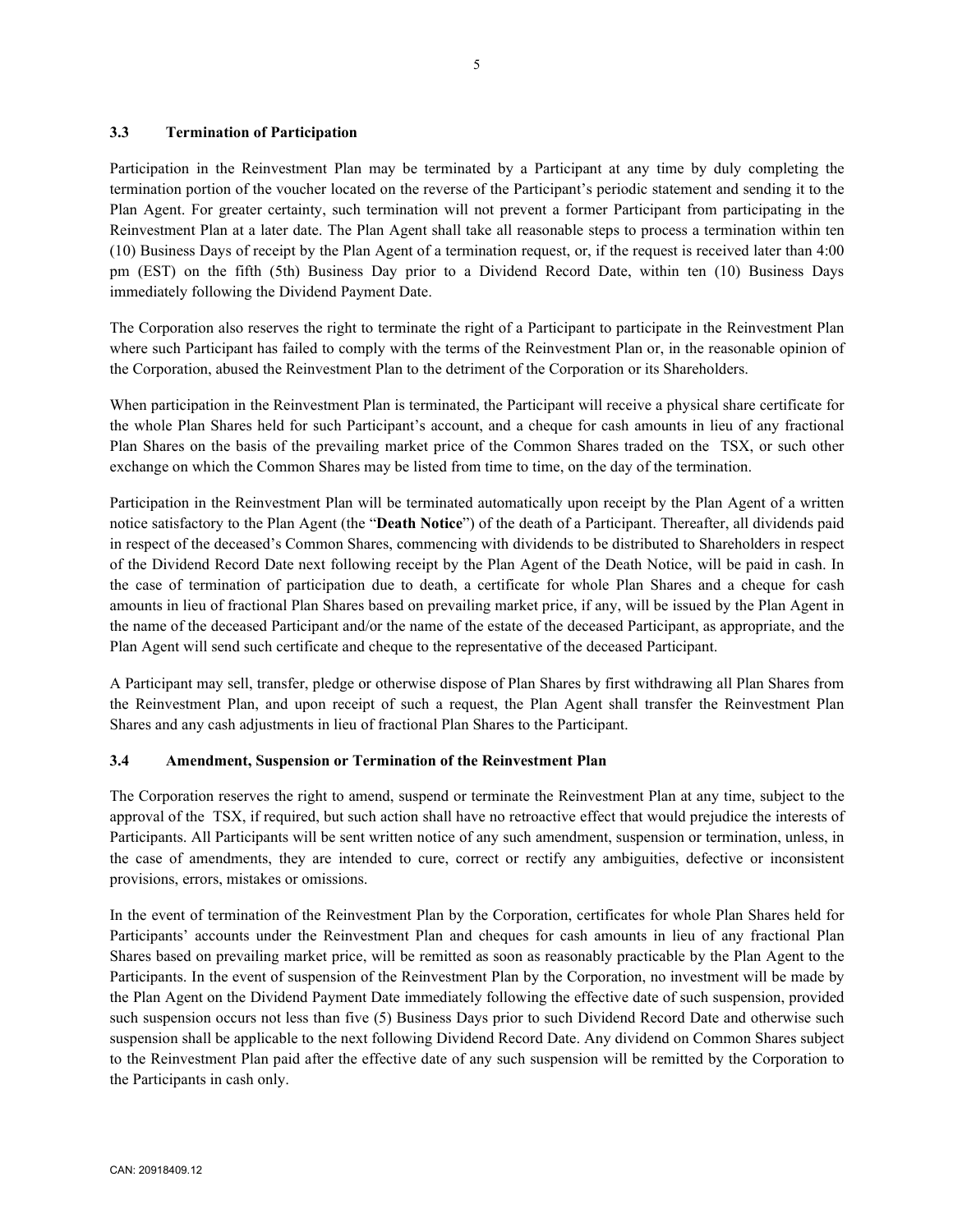## **3.5 Rules and Regulations**

The Corporation, in consultation with the Plan Agent, may from time to time adopt rules and regulations to facilitate the administration of the Reinvestment Plan. The Corporation also reserves the right to regulate and interpret the Reinvestment Plan as it deems necessary or desirable to ensure the efficient and equitable operation of the Reinvestment Plan.

# **3.6 Determining not to issue Plan Shares**

If the Corporation determines from time to time, in its discretion, not to issue Plan Shares on a particular Dividend Payment Date, then each Participant will receive from the Corporation the regular dividends in cash which they would otherwise be entitled to receive on such date and which will not be reinvested in the Reinvestment Plan as a result of such determination.

# **3.7 Rights Offering**

In the event the Corporation makes available to holders of Common Shares rights to subscribe for Common Shares or other securities of the Corporation, rights certificates will be issued by the Corporation to each Participant in respect of the whole Plan Shares held for a Participant's account under the Reinvestment Plan on the record date for such rights issue.

# **3.8 Share Splits and Share Dividends**

If Common Shares of the Corporation are distributed pursuant to a share split or share dividend on Common Shares, such Common Shares received by the Plan Agent or its nominee for Participants under the Reinvestment Plan will be retained by the Plan Agent or its nominee and credited proportionately to the accounts of the Participants in the Reinvestment Plan.

# **3.9 Shareholder Voting**

Whole Plan Shares held for a Participant's account under the Reinvestment Plan on the record date for a vote of Shareholders will be voted in the same manner as such Participant's Common Shares are voted.

# **4. PLAN SHARES AND COSTS**

# **4.1 Sources of Plan Shares**

The Common Shares acquired by the Plan Agent pursuant to the Reinvestment Plan will be, at the discretion of the Corporation, either through a Treasury Purchase or a Market Purchase. No assurances can be made that there will be a sufficient number of additional Common Shares available to satisfy the requirements of the Reinvestment Plan.

If, for any given Dividend, the Corporation has elected to proceed by way of a Market Purchase but insufficient Common Shares, or insufficient Common Shares are available that are within the Market Purchase Price Range as determined by the Corporation in its sole discretion, if any, are available in the market during the Investment Period to satisfy the requirements of the Reinvestment Plan, any deficit will be made up by a supplementary Treasury Purchase at the end of the Investment Period (a "**Supplementary Treasury Purchase**"), with the price of Common Shares purchased under a Supplementary Treasury Purchase being based on the Treasury Price, minus the current applicable discount, if any.

CAN: 20918409.12 If, for a given Dividend, the Corporation elects to proceed by way of a Treasury Purchase, the Corporation will also determine, no later than two Business Days prior to the applicable Dividend Payment Date, the number of Common Shares, if any, that will be made available for a Treasury Purchase. If, in respect of any Dividend Payment Date, the amount of shareholders' equity issuable under the Reinvestment Plan exceeds the limit, if any, on new equity available as may be set by the Corporation or the TSX, then the available equity will be prorated among all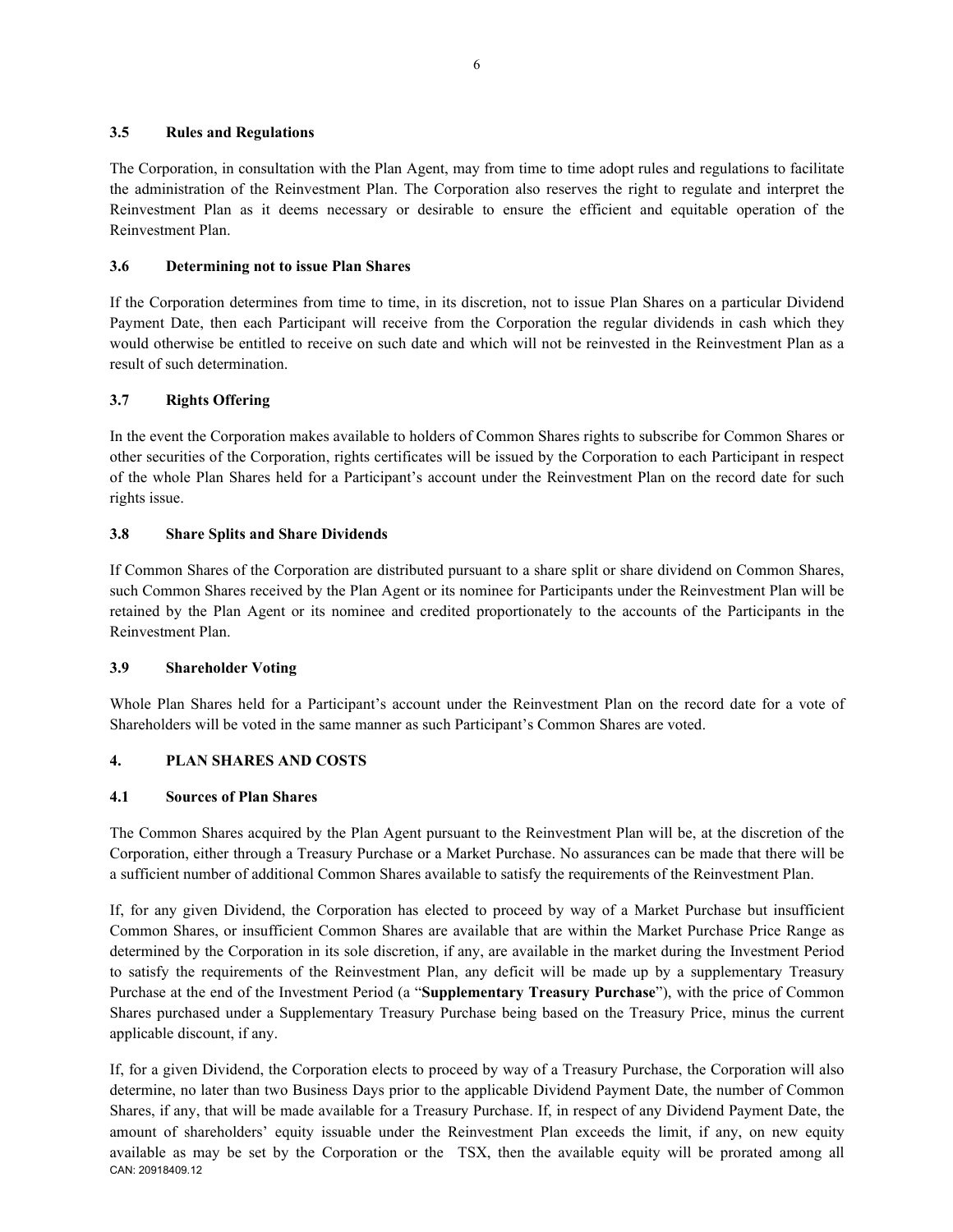Participants according to the relative number of their participating Common Shares. If the Corporation determines not to issue Common Shares for a Treasury Purchase, and not to effect a Market Purchase on a particular Dividend Payment Date, then Participants will receive from the Corporation the regular Dividends in cash which they would otherwise be entitled to receive on such date and which will not be reinvested in the Reinvestment Plan as a result of such determination.

# **4.2 Price of Plan Shares**

The Average Market Price of the Common Shares purchased under the Reinvestment Plan in respect of a particular Dividend Payment Date will be:

(a) in the case of Treasury Purchases, based on the daily volume weighted average trading price of Common Shares (calculated to four decimal places) on the TSX for the five (5) trading days immediately preceding such Dividend Payment Date, or, if no trades have occurred during such period, the last closing price of the Common Shares on the TSX preceding the applicable Dividend Payment Date (the "**Treasury Price**"). The Average Market Price, in the case of Treasury Purchases, is calculated by dividing the total value of Common Shares traded by the total volume of Common Shares traded during such period, as adjusted for certain events as set forth below; and

(b) in the case of Market Purchases, the average weighted cost (excluding any brokerage commissions, which will be paid by the Corporation) of all Common Shares so purchased by the Plan Agent at prevailing market prices through the Canadian open markets, which include the facilities of the TSX and/or alternative Canadian markets (the "**Market Price**"). The Common Shares will be purchased over a period of ten (10) trading days following the Dividend Payment Date. If insufficient Common Shares are available in the market during the Investment Period to satisfy the requirements of the Reinvestment Plan, any deficit will be made up by a Supplementary Treasury Purchase. With respect to the Common Shares purchased on both the open market and from treasury in accordance with the foregoing, the Average Market Price of such Common Shares will be deemed to be the volume weighted average of purchases using the Treasury Price and the Market Price.

The Average Market Price will be appropriately adjusted for any subdivision, consolidation or similar *pro rata*  change in the number of outstanding Common Shares into a greater or lesser number of Common Shares, any reclassification of Common Shares into other securities of the Corporation, or any issue of Common Shares or other securities or assets of the Corporation (other than dividends in the ordinary course) to the holders of all or substantially all of the then outstanding Common Shares, the effective date of which or the record date for which falls within the five (5) trading day period or ten (10) day trading period for which the Average Market Price is calculated.

# **4.3 Discount on Treasury Purchases**

In the case of a Treasury Purchase, the Common Shares so purchased shall be purchased at a price equal to the Average Market Price less a discount, if any, of up to 5%, as established by the directors of the Corporation from time to time, in respect of the applicable Dividend Payment Date. The applicable discount to the Average Market Price, if any, shall be announcement by way of news release.

# **4.4 Costs**

There are no commissions, service charges or brokerage fees payable in connection with the issuance of Plan Shares under the Reinvestment Plan. All administrative costs of the Reinvestment Plan are borne by the Corporation. Participants are responsible for all applicable brokerage commissions and transfer taxes, if any, incurred in connection with the sale of Plan Shares by the Plan Agent on behalf of Participants in accordance with Section 3.3.

CAN: 20918409.12 Beneficial Owners that participate in the Reinvestment Plan through a broker, investment dealer, financial institution or other nominee may be charged additional fees by such intermediary.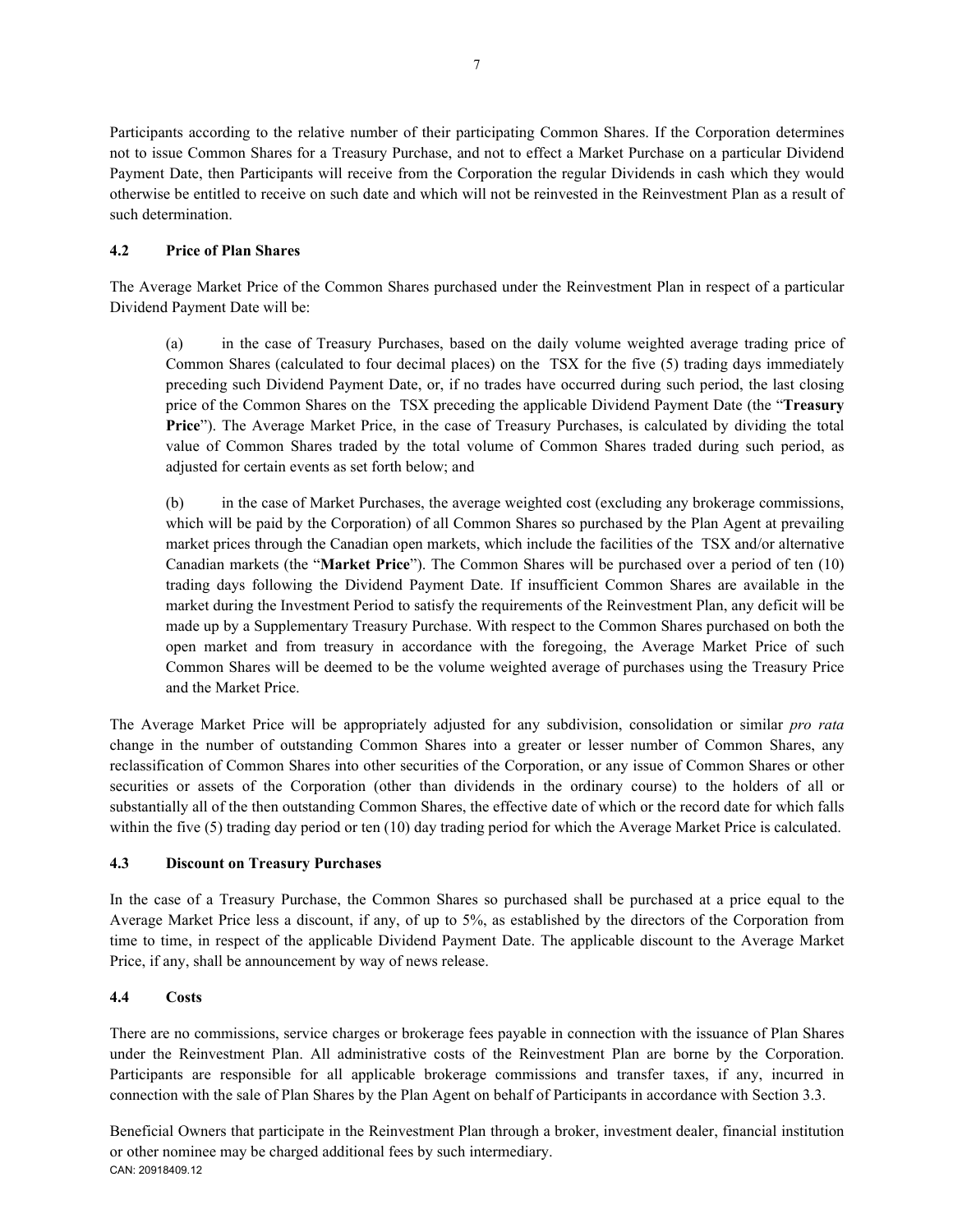#### **5. RECORDING AND CERTIFICATES**

#### **5.1 Reports to Participants**

An account will be maintained by the Plan Agent or its nominee for each Participant in the Reinvestment Plan. An unaudited statement regarding purchases under the Reinvestment Plan will be mailed following each Dividend Payment Date to each Participant setting out, among other things, the number of Plan Shares purchased through the Reinvestment Plan, the applicable purchase price per Plan Share and the amount of any applicable withholding tax. These statements will be the Participant's continuing record of purchases made and Plan Shares issued or acquired under the Reinvestment Plan and should be retained for income tax purposes. In addition, the Plan Agent will annually send to each Participant the appropriate information for tax reporting purposes.

## **5.2 Certificates for Plan Shares**

Other than Plan Shares purchased for CDS, Plan Shares purchased under the Reinvestment Plan will be held by the Plan Agent or its nominee for Participants in the Reinvestment Plan. Certificates for such Plan Shares will not be issued to Participants unless specifically requested. Plan Shares purchased under the Reinvestment Plan on behalf of CDS will not be held under the Reinvestment Plan by the Plan Agent for the account of the Beneficial Owners, but will instead be credited to CDS. CDS will then credit the accounts of CDS participants, who in turn will credit the accounts of the Beneficial Owners, as applicable.

A Participant may request to the Plan Agent, without terminating from the Reinvestment Plan, a share certificate issued in the Participant's name for any number of whole Plan Shares held for the Participant's account under the Reinvestment Plan by duly completing the withdrawal portion of the voucher located on the reverse of the Participant's periodic statement of account and sending the completed voucher to the Plan Agent. Normally, a certificate will be sent to a Participant within two weeks of receipt by the Plan Agent of a Participant's request. Any remaining whole Plan Shares and fractional Plan Shares will continue to be held for the Participant's account under the Reinvestment Plan.

Beneficial Owners of Common Shares who participate in the Reinvestment Plan must contact their nominee who holds their Common Shares in order to withdraw their Common Shares from participation in the Reinvestment Plan.

# **6. RESPONSIBILITIES OF THE CORPORATION AND THE PLAN AGENT**

The Corporation and the Plan Agent shall not be liable for any act or any omission to act in connection with the operation of the Reinvestment Plan including, without limitation, any claims for liability arising out of or relating to:

- (i) failure to terminate a Participant's account upon such Participant's death prior to receipt of Death Notice;
- (ii) the timing and prices at which Plan Shares are purchased/issued or sold for the Participant's account and the times such purchases/issues or sales are made;
- (iii) any failure by CDS, or any other nominee to enrol or not enrol Plan Shares in the Reinvestment Plan in accordance with the instructions of a Participant or to not otherwise act upon a Participant's instructions;
- (iv) any decision by the Corporation to issue or not issue Plan Shares through the Reinvestment Plan on any given Dividend Payment Date, or the number of Plan Shares issued (if any);
- (v) any decision to amend or terminate the Reinvestment Plan in accordance with the terms hereof;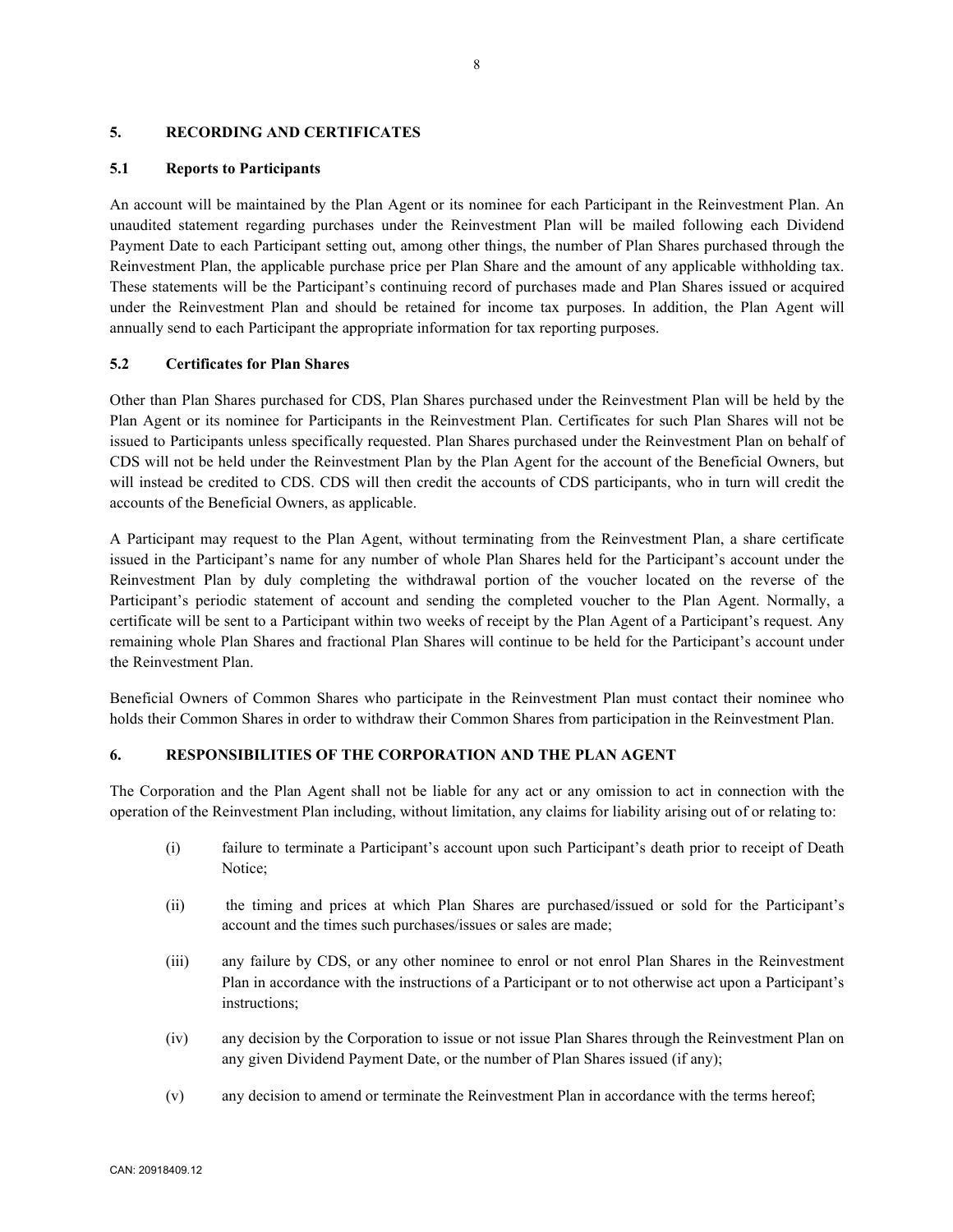- (vi) any determination made by the Corporation or the Plan Agent regarding a Participant's eligibility to participate in the Reinvestment Plan or any component thereof, including the cancellation of a Participant's participation for failure to satisfy eligibility requirements; or
- (vii) any taxes (including interest and penalties) or other liabilities payable by a Participant in connection with his/her participation in the Reinvestment Plan.

Participants should recognize that neither the Corporation nor the Plan Agent can assure a profit or protect them against a loss on the Reinvestment Plan Shares purchased or sold under the Reinvestment Plan.

## **7. INCOME TAX CONSIDERATIONS**

Participants should consult their own tax advisors concerning the tax implications of their participation in the Reinvestment Plan. The reinvestment of dividends on Common Shares does not relieve the Participant of any liability for income tax which may have been otherwise payable on such dividends.

Shareholders are responsible for calculating and monitoring their own adjusted cost base in Common Shares for income tax purposes, as certain averaging rules may apply and such calculations may depend on the cost of Common Shares held by a Shareholder.

## **8. RISKS UNDER THE PLAN**

Participants should recognize that there is no assurance that, in the future, dividends will be declared in any particular amount, at any particular time, or at all on the Common Shares. Investment by Participants in Plan Shares acquired under the Reinvestment Plan is no different from an investment in Common Shares directly held. Accordingly, neither the Corporation nor the Plan Agent can assure a profit or protect Participants against a loss on Common Shares acquired under the Reinvestment Plan and each Participant shall bear the risk of loss and realize the benefits of any gain from market price changes with respect to Common Shares acquired under the Reinvestment Plan. Risks relating to an investment in Common Shares are generally described and updated from time to time in the Corporation's public disclosure record, as available on the System for Electronic Document Analysis and Retrieval (SEDAR) at www.sedar.com.

#### **9. PERSONAL LIABILITY**

The obligations of the Corporation hereunder are not personally binding upon any Director or officer of the Corporation, any registered Shareholder or Beneficial Owner or any annuitant under a plan of which a registered Shareholder or Beneficial Owner acts as director or carrier, and resort shall not be had to, nor shall recourse or satisfaction be sought from, any of the foregoing, but the property of the Corporation only shall be bound by such obligations. Any obligation of the Corporation set out herein shall to the extent necessary to give effect to such obligation be deemed to constitute, subject to the provisions of the previous sentence, an obligation of the Directors solely in their capacity as directors of the Corporation.

# **10. NOTICES**

All notices required to be given under the Reinvestment Plan shall be mailed to a Participant at the most recent address shown on the records of the Reinvestment Plan.

Notices to the Corporation shall be sent to:

StorageVault Canada Inc. 100 Canadian Road Toronto, Ontario M1R 4Z5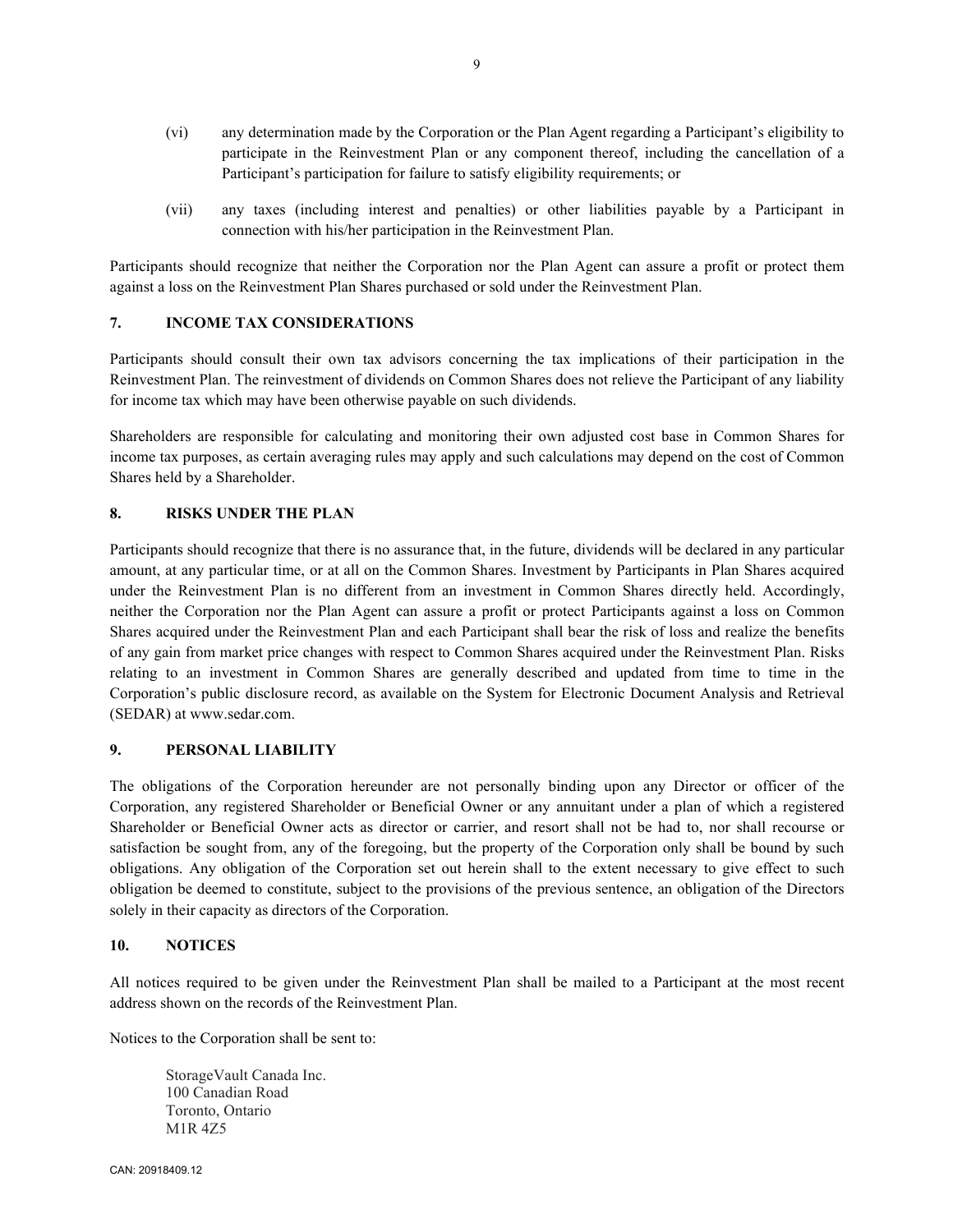Attention: Chief Executive Officer

| Telephone: | $(416)$ 288-2402          |
|------------|---------------------------|
| Fax:       | $(416)$ 352-1744          |
| E-Mail:    | $srs(a)$ accessstorage.ca |

Notices to the Plan Agent shall be sent to:

TSX Trust Company 100 Adelaide Street West, Suite 301 Toronto, Ontario M5H 4H1

| Attention: | <b>Investor Services</b> |
|------------|--------------------------|
| Telephone: | 1-866-600-5859           |
| E-Mail:    | textis@tmx.com           |

# **10.1 Effective Date of the Reinvestment Plan**

The effective date of the Original Dividend Reinvestment Plan is April 18, 2016, and the effective date of the amended and restated Reinvestment Plan is January 26, 2022,

## **10.2 Governing Law**

The Reinvestment Plan will be governed and construed in accordance with the laws of Alberta and the federal laws of Canada applicable therein.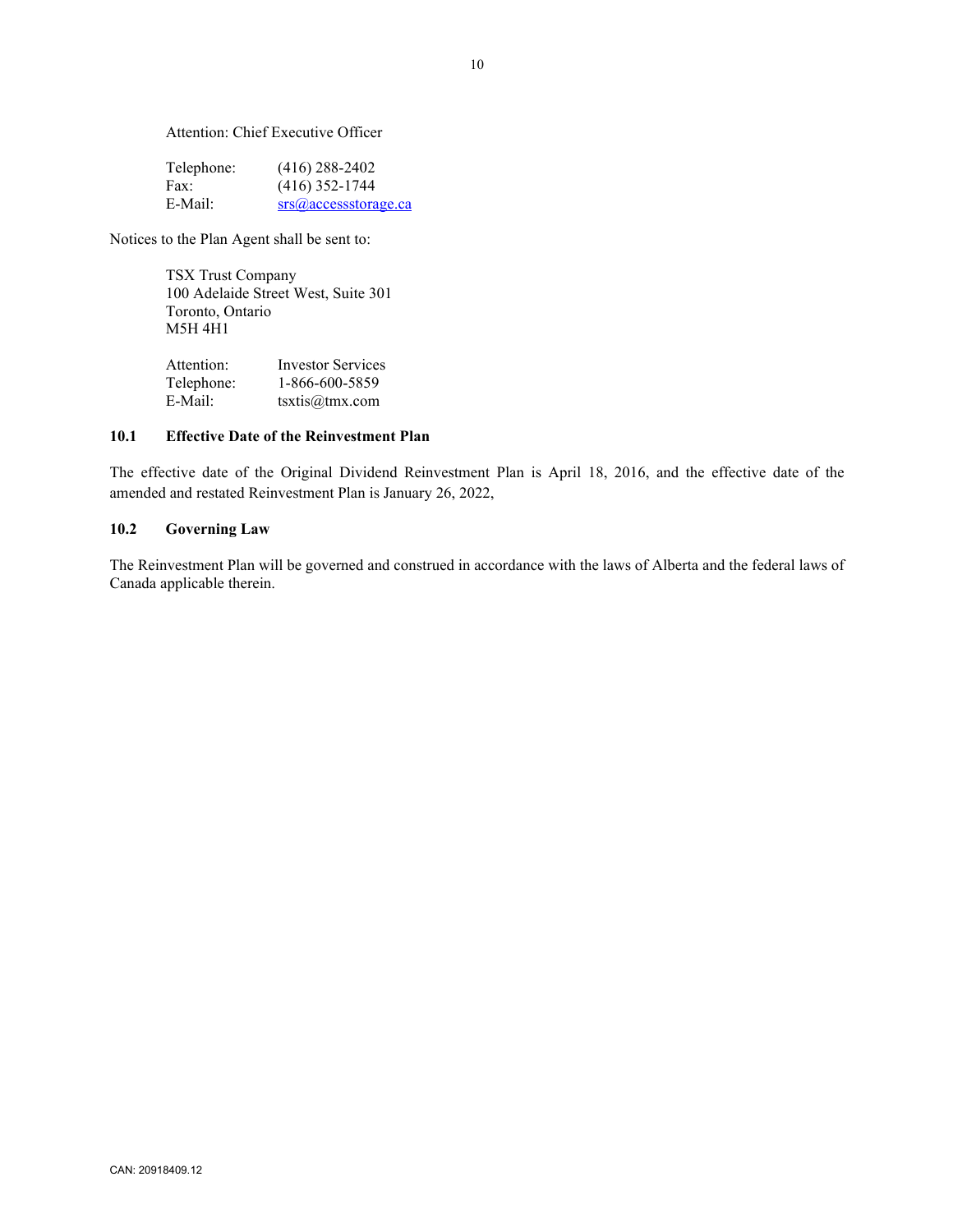# **STORAGEVAULT CANADA INC. (the "Corporation") DIVIDEND REINVESTMENT PLAN - QUESTIONS & ANSWERS**

#### *What is the Dividend Reinvestment Plan?*

It is a plan that enables holders of Common Shares of the Corporation to purchase Common Shares through the reinvestment of cash dividends in a convenient manner. Common Shares acquired under the Reinvestment Plan will be automatically enrolled in the Reinvestment Plan.

Shareholders who do not enroll in the Reinvestment Plan will receive cash dividends when dividends are declared.

# *What are the advantages of participating in the Reinvestment Plan?*

The Reinvestment Plan allows Shareholders to reinvest their dividends into the Common Shares of the Corporation without incurring brokerage fees and costs normally associated with share purchases. By participating, Shareholders increase their equity stake in the Corporation without paying any commissions or brokerage fees. Full investment of cash dividends is possible for Registered Shareholders under this Plan because fractions of Common Shares computed to four decimal places will be credited to a participating registered shareholder's account. In addition, Participants in the Reinvestment Plan will dollar cost-average their Common Share purchases by reinvesting dividends under the Reinvestment Plan on a regular quarterly basis.

The Corporation, in turn, benefits as it retains cash to fund its growth initiative.

## *How do I participate?*

Participants that hold certificates for Common Shares in their own name (other than CDS) can reinvest dividends by duly completing the Enrollment Form and mailing it to TSX Trust Company (the **"Plan Agent**"). An Enrollment Form may be obtained from the Corporation's website at [http://storagevaultcanada.com](http://storagevaultcanada.com/) under the Investors tab or from the Plan Agent at any time a[t https://www.tsxtrust.com/t/investor-hub/drips](https://www.tsxtrust.com/t/investor-hub/drips) .

Beneficial Owners (whose Common Shares are held and registered in a nominee account) may not directly enroll in the Reinvestment Plan, but such Beneficial Owners may indirectly participate in the Reinvestment Plan if they (i) arrange for the applicable broker, investment dealer, financial institution or other nominee to enroll in the Reinvestment Plan on their behalf; or (ii) transfer their Common Shares into their own name and then enroll in the Reinvestment Plan directly.

Beneficial Owners who wish to enroll in the Reinvestment Plan must contact their broker, investment dealer, financial institution or other nominee with whom they hold their Common Shares. There may be a fee charged by some intermediaries for Beneficial Owners to become registered holders. This fee will not be paid for by the Corporation or the Plan Agent.

#### *Can U.S. Shareholders participate in the Reinvestment Plan?*

No. Only Canadian residents can participate in the Reinvestment Plan.

#### *What is the purchase price of Common Shares under the Reinvestment Plan?*

The Reinvestment Plan offers eligible Shareholders the opportunity to reinvest Dividends payable in respect of their Common Shares by purchasing additional Common Shares, at the Corporation's discretion, either directly from the Corporation's treasury or from the open market at the Average Market Price on the applicable Dividend Payment Date. The Average Market Price of the Common Shares purchased under the Reinvestment Plan in respect of a particular Dividend Payment Date will be:

(a) in the case of Treasury Purchases, based on the daily volume weighted average trading price of Common Shares (calculated to four decimal places) on the TSX for the five (5) trading days immediately preceding such Dividend Payment Date, less any applicable discount, if any. The Average Market Price, in the case of Treasury Purchases, is calculated by dividing the total value of Common Shares traded by the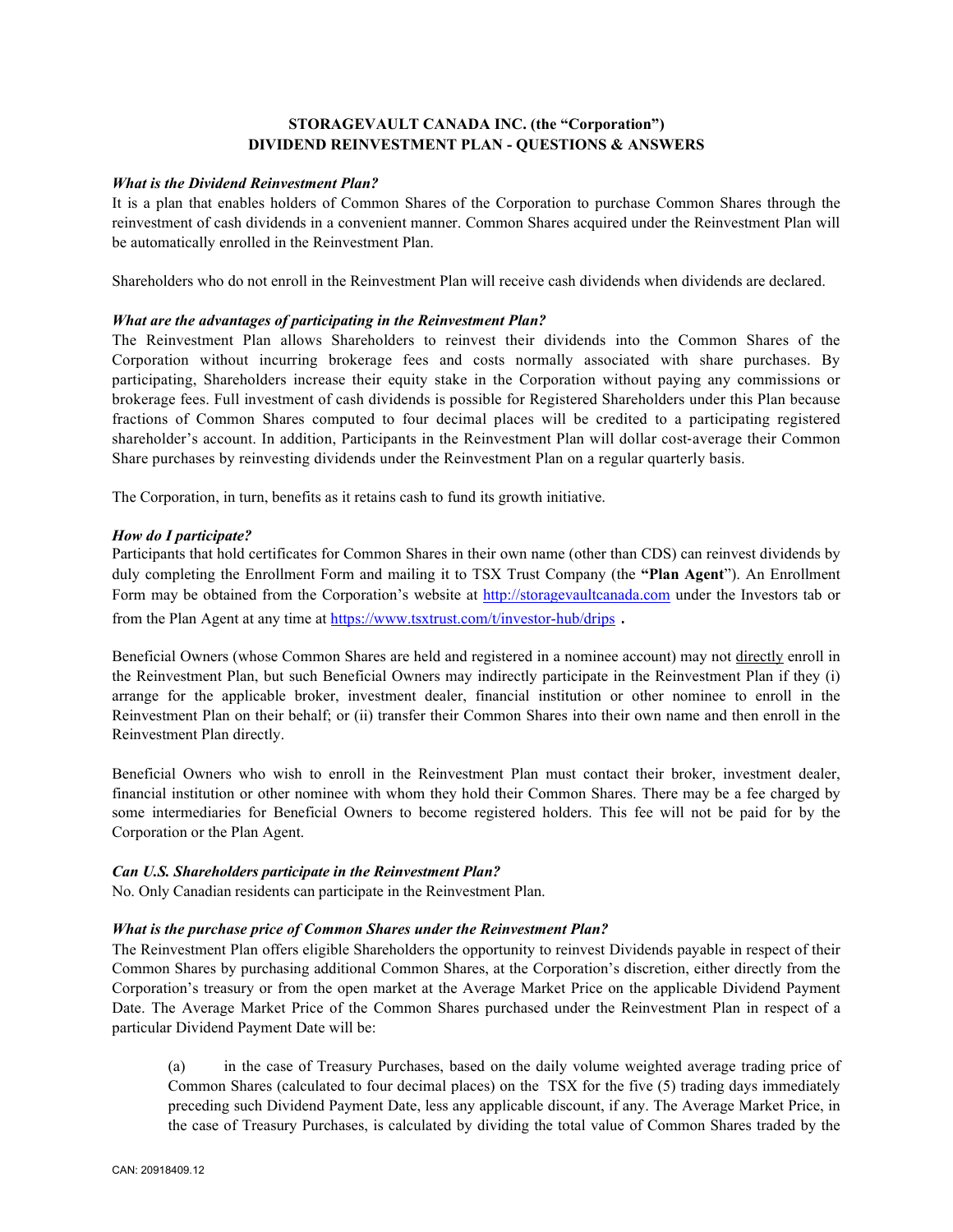total volume of Common Shares traded during such period, as adjusted for certain events as set forth in the Reinvestment Plan; and

(b) in the case of Market Purchases, the average weighted cost (excluding any brokerage commissions, which will be paid by the Corporation) of all Common Shares so purchased by the Plan Agent at prevailing market prices through the Canadian open markets, which include the facilities of the TSX and/or alternative Canadian markets. The Common Shares will be purchased over a period of ten (10) trading days following the Dividend Payment Date. If insufficient Common Shares are available in the market during the Investment Period to satisfy the requirements of the Reinvestment Plan, any deficit will be made up by a Supplementary Treasury Purchase.

#### *Is there a discount to the purchase price of Common Shares under the Reinvestment Plan?*

In the case of a Treasury Purchase, the Common Shares so purchased shall be purchased at a price equal to the Average Market Price less a discount, if any, of up to 5%, as established by the directors of the Corporation from time to time, in respect of the applicable Dividend Payment Date. The applicable discount to the Average Market Price, if any, shall be announcement by way of news release.

#### *What is the Corporation's current Dividend Policy?*

*Answer:* The Corporation's current dividend policy is to pay dividends quarterly.

## *Are there other costs associated with the purchase?*

No commissions, service charges or brokerage fees are payable by Participants in connection with the purchase of Common Shares under the Reinvestment Plan. All administrative costs of the Reinvestment Plan will be paid by the Corporation. All funds received by the Plan Agent under the Reinvestment Plan will be applied to the purchase of Common Shares on behalf of the Participants. In no event will interest be paid to Participants on any funds held for reinvestment under the Reinvestment Plan.

**Participants who hold Common Shares indirectly through CDS or nominees should consult with their respective brokers or financial institution with whom they hold their Common Shares to determine what fees (if any) they will incur as a result of their participation in the Reinvestment Plan.**

# *Do Participants have to enroll all of their Common Shares in the Reinvestment Plan if they want to have dividends reinvested?*

Yes. Currently, to participate in the Reinvestment Plan, an election to participate must be made in respect of all of the Common Shares held by a Participant.

#### *What kind of statements will I receive if I participate in the Plan?*

If you are a Beneficial Owner, you will receive information regarding reinvestment of dividends from your intermediary in accordance with your intermediary's administrative practices. If you are a registered holder of Common Shares, the Plan Agent will provide you with a quarterly statement regarding purchases under the Reinvestment Plan.

#### *How can Common Shares be withdrawn from the Reinvestment Plan?*

A Participant (other than CDS) who is not terminating participation in the Reinvestment Plan may, by duly completing the withdrawal portion of the voucher located on the reverse of the statement of account which is mailed to the Participant and sending it to the Plan Agent, withdraw whole Common Shares from the Reinvestment Plan. Upon receipt of a withdrawal request, the Plan Agent will withdraw the specified number of whole Common Shares from such Participant's account and deliver a share certificate in the Participant's name.

Beneficial Owners who participate in the Reinvestment Plan through their broker, investment dealer, financial institution or other nominee must contact their respective nominee with respect to withdrawal from the Reinvestment Plan.

# *How may a Participant terminate dividend reinvestment under the Reinvestment Plan?*